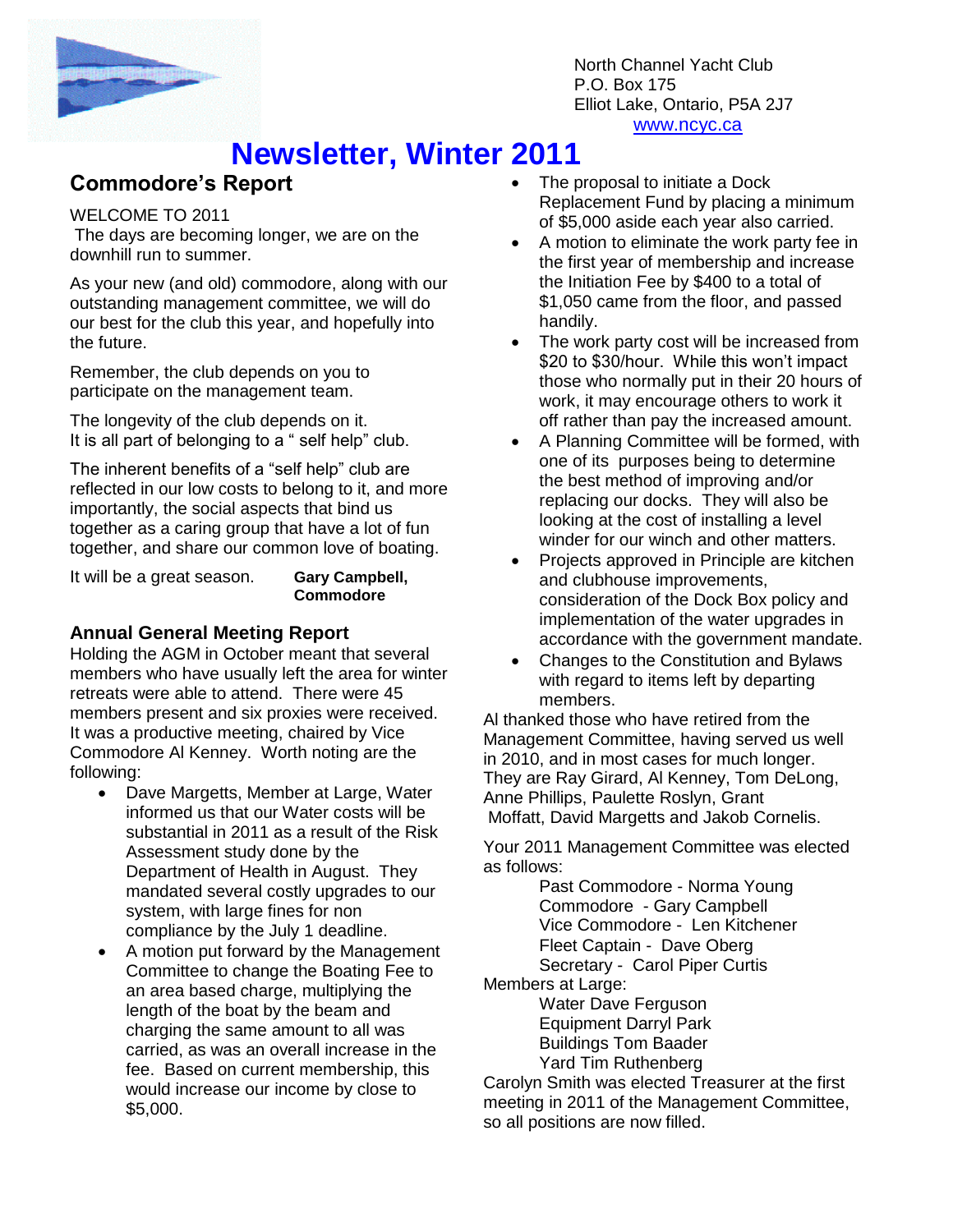

The Batten Down Barbecue followed. Thanks to Anne Phillips and Tom Tammi and all the crew for providing a delicious meal.

## **Dock Box Condo**

John Marquette was disappointed that so few members responded to his request for those interested in purchasing a share in the Dock Box Condo. The Obergs did respond, with the following arguments in favour of the project. Those who do not already have a dock box, read on….

Dave says: Because we live 670 kilometers away and across one international border, we have a real need for storage at the club. So we've given the dock box condo idea a lot of thought.

Pros:

\* First class structural integrity and security.

\* Therefore, it could be located out of sight.

\*The area around it requires no special policing. \*Cost is better than virtually any alternative (see below).

\*Won't fall apart in five years or less.

\*Truly weather tight.

\*Vermin resistant.

\*Very little maintenance.

\*Much less clutter in yard.

\*Insurance should be the responsibility of the box owner.

Cons:

\*Requires the cooperation and buy in of a number of people**.**

If we can, in fact, buy a 40 ft. storage container for \$2400, have it delivered to club for \$600, pay taxes, prepare a foundation, and subdivide it for an additional \$2000, then the gross cost would be \$5000.

An 8 x 8 x 40 ft container with a 3 ft wide center aisle could have:

 $*26$  units of about 55 cu ft. at \$193 each (36" x 27" x 8').

\*20 units of about 72 cu ft. at \$250 each (48" x 27" x 8').

\*16 units of about 100 cu ft. at \$313 each (60" x 27" x 8').

 $*10$  units of about 144 cu ft. at \$500 each (96" x 27" x 8').

\* or any mix of unit sizes at reasonable cost.

 The Rubbermaid units that we are all acquainted with cost:

\*16 cu ft dock box is about \$165.

\*32 cu ft vertical box is about \$300.

\*52 cu ft vertical box is about \$400.

They are guaranteed to be weather resistant. All one needs to do is look at the fire pump storage box to ascertain structural integrity and vermin protection of these storage boxes.

A look in the West Marine Catalog showed fibreglass reinforced polyester dock boxes go for: \*13.5 cu ft - \$400 \*32.5 cu ft - \$800

If Dave's arguments gave you second thoughts, please let John Marquette know that you could be interested. His email address is [jgamarquette@hotmail.com](mailto:jgamarquette@hotmail.com) or he can be reached by phone at 705-578-2403. This will only fly if there are enough interested parties. There is no obligation until the project is ready to go.

#### **Suggestion Box**

The Management Committee wants to know what you think about the club . A Suggestion Box will be placed in the clubhouse early in the Spring. Please use it when you have an idea for improvement, a complaint or even a compliment. We're listening!

#### **Long Term Planning Committee**

Al Kenney has volunteered to Chair this committee and is looking for input from you. So far, Ken Barnes, Jake Cornelis and Frank DeVries have offered to sit on the committee. There's room for more members; they require a minimum of five, so please contact Al if you have ideas on the direction the North Channel Yacht Club should go in the future. Terms of Reference for the committee are available from Al. His email address is at [svletitia2@ntl.sympatico.ca](mailto:svletitia2@ntl.sympatico.ca)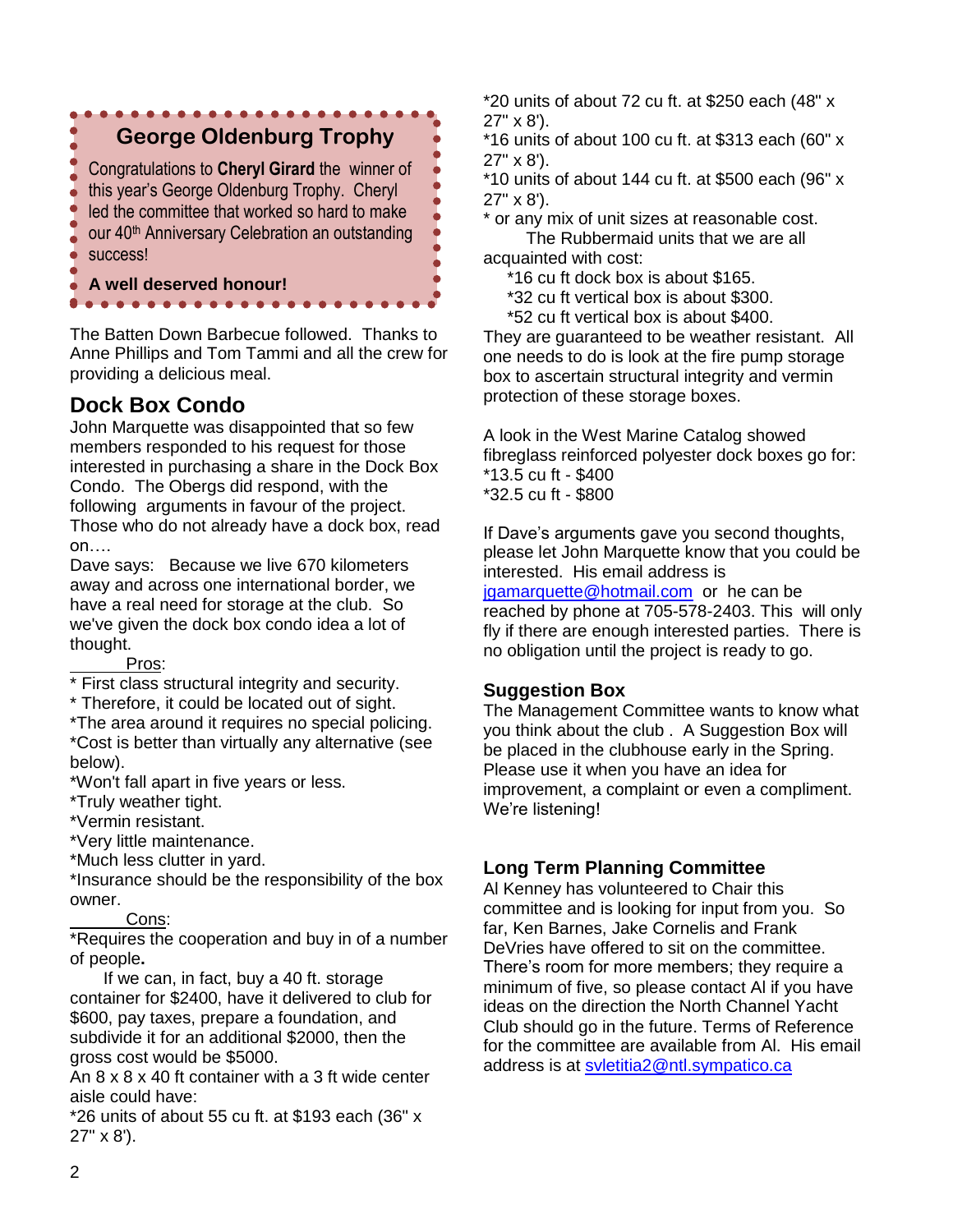

### **Russ Buckingham 1955 to2011**

Russ was happiest on Lady Lou with his beloved Louise and Molly at his side. When Lady Lou first arrived at the Club, some secretly wondered what he and Louise had been thinking about. We now know, as his vision of what she could be became a reality.

He had a vision for our Club as well, and kept working to make it a better, safer and more fun place for all to enjoy. He always had a smile on his face, and he will be sorely missed.

His family knew how much we all cared when so many members braved the winter weather to say good-bye. Others, at too great a distance, kept Louise, her sons Eric and Jess, Scott and Jen and granddaughter Olivia in their thoughts and prayers at that time. Louise has asked that if anyone wishes, they can send donations in Russ's memory to NCYC or the Power Squadron. We have already received some donations, and if any of you wish, please send your cheque to the North Channel Yacht Club with In Memoriam Russ on the bottom left. They can be sent to the club address, or to Carolyn Smith, our Treasurer, at P.O. Box 284, 5 Bishop Court, Wahnapitae, ON P0M 3C0. We are not able to issue tax receipts, but donations will be acknowledged, Louise will be informed, and we will put the funds toward a suitable memorial for Russ.

#### **Social Calendar**

The calendar of events for the 2011 boating season is attached. Convenors are needed for most events. Convening an event is a fun way to put in work party hours and get to know fellow club members.

Although Social Convenor Anne Phillips and Terry are cruising the Bahamas in their new boat, you can reach her to sign up or if you have any questions about convening an event. She will be pleased to respond to emails [\(tapp@tyenet.com\)](mailto:tapp@tyenet.com) and provide you with full details, including how many work party hours each event qualifies for.

## **Members' News**

**Gilles and Lona Brunet** became proud first time grandparents on December 27 with the arrival of Finnley Vaughn, son of their eldest son. He weighed in at 7 lb. and was 20 inches long.You can be sure that Lona will be burning up the highway to Toronto so she can hold him and watch him grow!

Some folks, like the **Tammis** and **Obergs** hit the ski hills, others, the **Buettels**, **Nick and Colleen**, the **Leftleys, Winters** and others leave winter behind to seek the sun down south. **Ray and Cheryl Girard** make it possible for kids to tread the boards in North Bay. Congratulations on their successful efforts to win \$98,000 in the Aviva Insurance Community Fund competition for the Dreamcoat Theatre. Cheryl makes the costumes and Ray helps build the sets . Many of you helped by voting for them. With their winnings they plan to expand the stage and put up new curtains at the high school where the kids practise. A storage container for the costumes is on Cheryl and the sewing team's wish list. Check out [www.dreamcoat.ca](http://www.dreamcoat.ca/) for photos of their current production, Jungle Book. There they have posted pictures of the sets being built, and you might recognize "a bald-headed, old guy, with a tool belt getting ready to put up a small 'fly'."

**Anne Phillips and Terry Polkinghorne** are liveaboards and loving it on their new boat "Quality Time", a Catalina 400 that they plan to bring back to the club in the spring.

**Dave and Chris Margetts** have a new boat, too. It's a Ranger R25 Power boat, and they can't wait to bring it to the Club next Spring!



.Please turn over for the Calendar of Events..